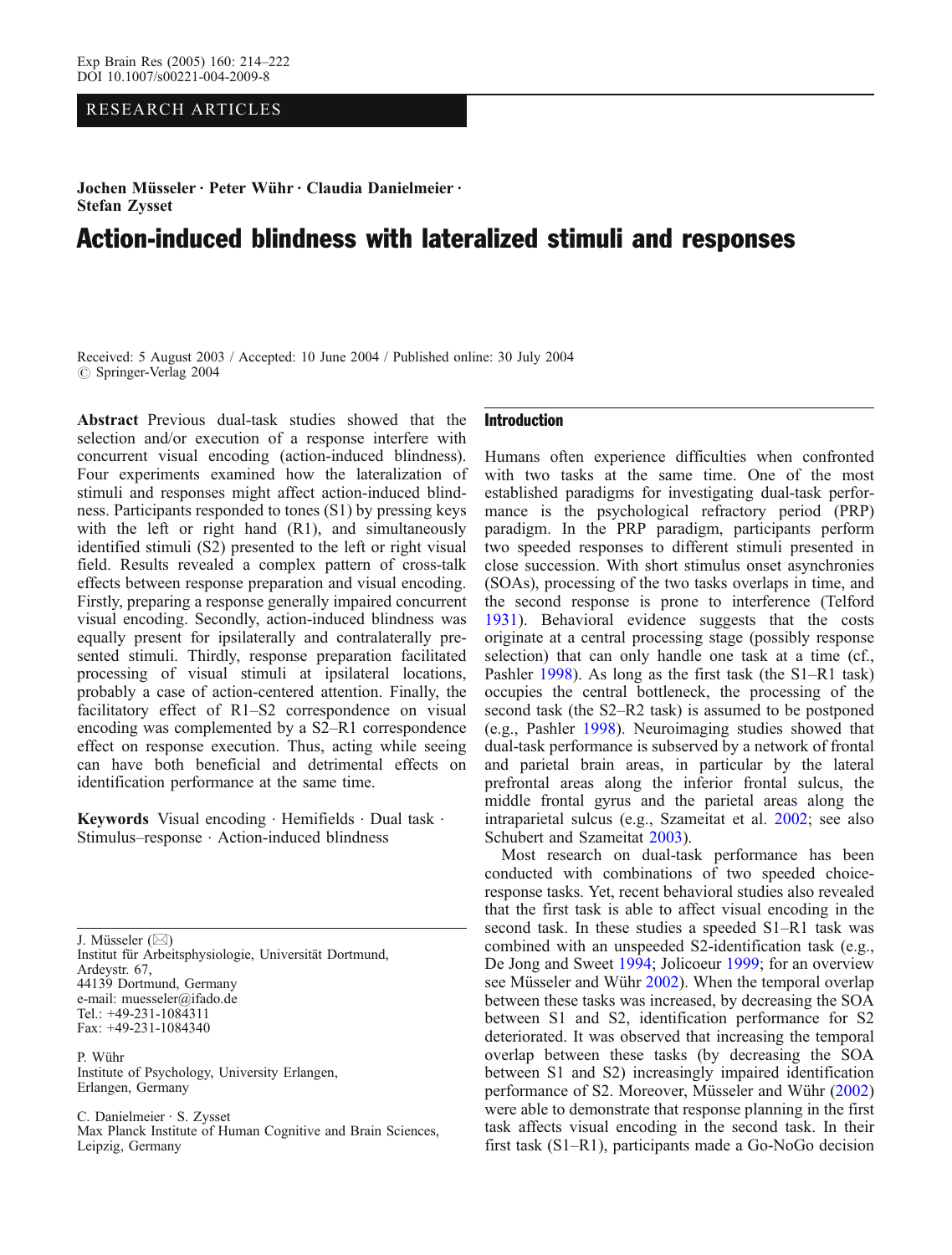<span id="page-1-0"></span>to different letters (e.g., an 'm' or 'b' required different keypresses with the right hand, whereas an 'x' or 'o' required no response). In the second task (S2 identification), participants discriminated between masked left- or right-pointing arrowheads presented at central fixation. The results showed that visual identification was impaired the more both tasks overlapped in time. Furthermore, identification was worse in Go-trials than in NoGo-trials especially at short SOAs. This can be taken as evidence that the selection and/or execution processes of R1, which were only required in Go-trials, (additionally) impaired visual encoding of S2 (so-called action-induced blindness  $-AB$ ).

Recently, the AIB effect was successfully replicated in an event-related functional magnetic resonance imaging (fMRI) study (Danielmeier et al. [2004\)](#page-8-0). The larger perceptual costs in Go-trials were correlated with a decreased activation in the medial visual area V3 and lateral V3A—with the latter decrease mainly in the left hemisphere. Thus, the planning and execution of an action modulates activity in extrastriate visual areas. Both areas, V3 and V3A, are known to be contrast and orientation sensitive visual areas (Tootell et al. [1997](#page-8-0)).

The observation of Danielmeier and co-workers that action-induced modulations of activity in V3A were larger in the left than in the right hemisphere inspired the present set of experiments (Danielmeier et al. [2004](#page-8-0)). The authors discussed whether this laterality originated from the fact that participants performed their responses R1 with the right hand. In other words, the larger modulation of V3A activity in the left hemisphere might stem from the fact that motor areas in the same hemisphere controlled the responses. The present study aimed at testing this speculation. In particular, it was asked whether performing a lateral response, R1, with the left or right hand affects visual discrimination of visual stimuli in the left of right visual hemifield differently.

The laterality of the cerebral hemispheres in visual processing and motor control is well established. In particular, each hemisphere predominantly receives its visual input from the contralateral visual field and controls the muscles on the contralateral side of the body. This laterality might also suggest a laterality of interference between response planning and visual processing. Yet, it is possible that such laterality effects are counteracted by the high speed of interhemispheric exchange and/or the high degree of hemispheric specialization (for overviews see Hellige [2000](#page-8-0); Springer and Deutsch [1998](#page-8-0)).

In recent years, PRP studies with lateralized stimuli and/ or responses were also used to investigate spatial stimulus–response (S–R) compatibility (for an overview see Lien and Proctor [2002](#page-8-0)). These studies observed cross-task correspondence effects that operated in both directions. For example, responding in the second task was faster when R1 and R2 locations did correspond than when they did not (e.g. Lien and Proctor [2000](#page-8-0)). Furthermore, lateral presentation of S2 was also found to affect response speed in the first task when this task required a left or right response. This effect was especially pronounced at short SOAs (S2–R1 correspondence effect; see also Müsseler et al. [2004](#page-8-0); J. Müsseler, P. Wühr and C. Umiltà, submitted for publication 2004). Note that the tasks used for investigating compatibility effects usually combined two speeded response tasks, whereas the present study used a speeded response task in combination with an unspeeded identification task. Hence, the dual-task situations are

Fig. 1 The sequence of events in the experiments. In the keypress task, participants pressed a left or right key (R1) in response to tones (S1) as fast as possible. While doing this, a masked square S2, in which a horizontally or vertically oriented gap was to be identified, appeared to the left or to the right of fixation with different stimulus onset asynchronies (SOAs, here 400 ms). An unspeeded report (R2) of S2 identity completed the trial

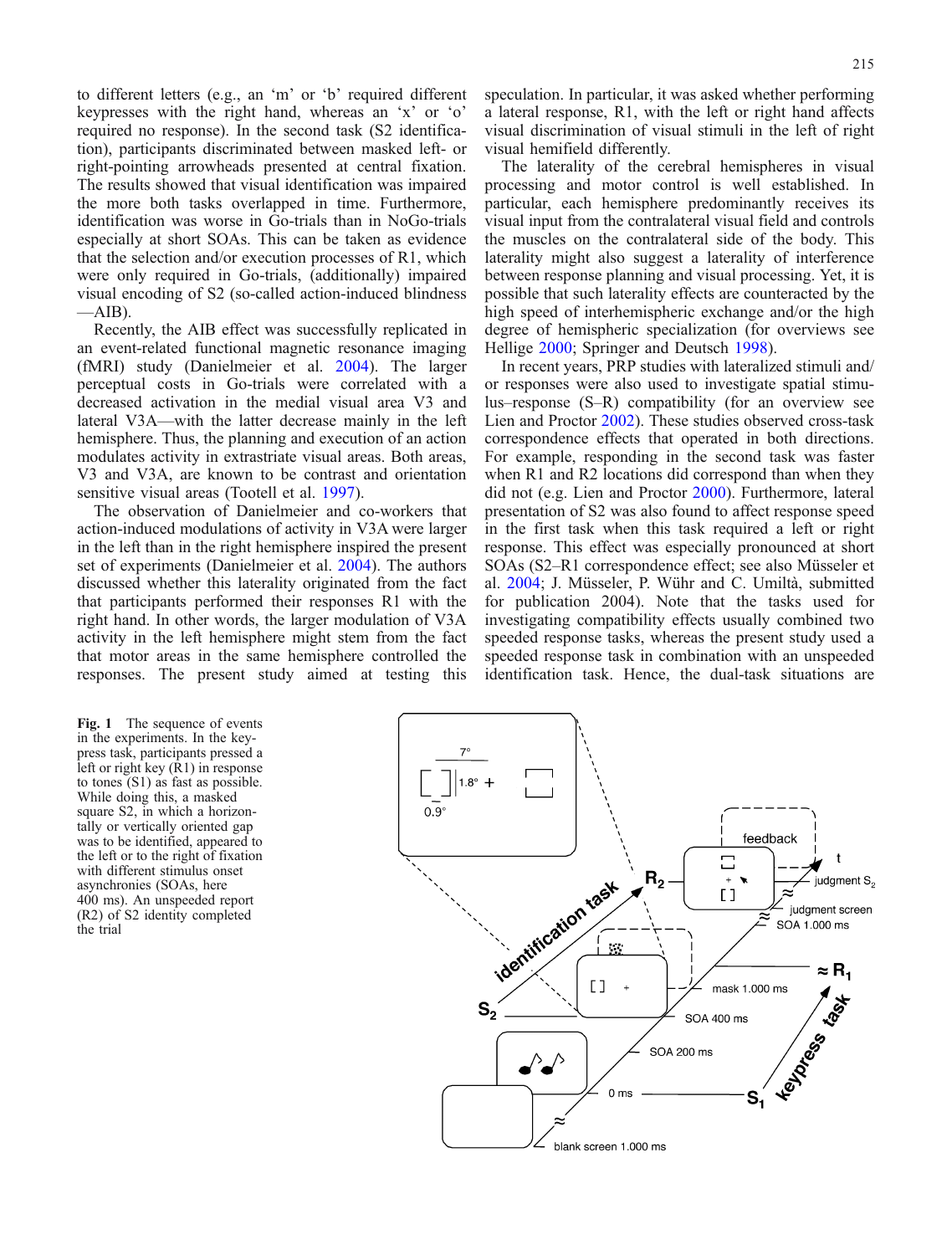quite different. Yet, despite these differences, similar cross talk effects as those observed in the compatibility studies might also show up in the present experiments. Therefore, possible effects of spatial compatibility might need to be distinguished from possible effects of varying processing demands within and between the cerebral hemispheres.

# Experiments 1a and 1b

Participants performed in two temporally overlapping tasks. The first task was a speeded four-alternative-choice response task: A binaurally-presented low tone required a left-hand keypress, whereas a high tone indicated required a right-hand keypress. Additionally, tones were either one long tone or a sequence of two short tones requiring a long or short keypress, respectively. This rather difficult S1–R1 task was used to increase the likelihood of cross-talk effects from the S1–R1 task onto the S2–R2 task at short SOAs (cf. van Selst et al. [1999](#page-8-0)). The second task was an unspeeded visual identification task. Participants were presented with a backward-masked square (S2) that had small gaps, either horizontally or vertically oriented (cf. Fig. [1\)](#page-1-0). S2 was presented either to the left or right of fixation, but location was task irrelevant. The participants' tasks were to respond as quickly as possible to the tones and to simultaneously identify the orientation of the two gaps (horizontal or vertical).

The major experimental manipulations concerned (1) the temporal overlap between the two tasks, and (2) the relationship between the responding effector and the stimulated visual field. The temporal overlap between the tasks was manipulated by varying the SOA between S1 and S2. The relationship between the effector and the stimulated visual field was manipulated by having participants respond with their left or right hand and by presenting S2 in the left or right hemifield.

Our main question was whether presenting S2 in the same or to the opposite hemifield, with regard to the location of the responding effector, would affect identification performance for S2. Recall that behavioral studies showed perceptual impairments during response preparation and execution (e.g., Jolicoeur [1999;](#page-8-0) Müsseler and Wühr [2002\)](#page-8-0). If the involvement of the same or different cerebral hemispheres is important, then two outcomes are possible. The first possibility is that response preparation only interferes with perceptual processing in the same hemisphere. In that case, an effect of SOA on identification performance should only arise with ipsilateral responses but not with contralateral responses. The second possibility is that response preparation affects perceptual processing in both hemispheres differently. In that case, SOA effects should arise in each case, but identification performance is either more (or less) strongly impaired in the ipsilateral case than in the contralateral case. The dependent variable of interest is the accuracy in the perceptual identification task. Yet, reaction time performance in the first keypress task was also analyzed.

To investigate a broader range of SOAs, and to control for hand effects on reporting S2, we conducted two parallel experiments. In Experiment 1a, S1 and S2 were separated by SOAs of either 200, 400, or 1,000 ms. In experiment 1b, S1 and S2 were separated by SOAs of either 100, 600, or 1,600 ms. In both experiments, participants reported S2 by clicking with the mouse on a corresponding symbol on the computer screen. Participants operated the mouse with the left hand in experiment 1a and with the right hand in experiment 1b. In all other respects, the two experiments were identical.

#### Method

# Participants

Fifteen healthy adults participated in experiment 1a (aged between 20 and 34 years, mean 23.1 years; ten female) as well as in experiment 1b (aged between 17 and 34 years, mean 23.7 years; 12 female). Most were students at the University of Munich. In the present and subsequent experiments, all participants were right-handed by his/her own account, with normal or corrected-to-normal vision, and with no history of neurological impairment. The experiments have been performed in accordance with the ethical standards laid down in the 1964 Declaration of Helsinki. All persons gave their informed consent prior to inclusion in the study.

## Apparatus, stimuli and tasks

The experiments were run on a Macintosh computer with the Matlab program, using the Psychophysics Toolbox extension (Brainard [1997](#page-8-0); Pelli [1997](#page-8-0)). The stimuli were presented on a 17-inch color CRT monitor (75 Hz refresh rate, 1024×768 pixels). The participant's head was placed on a chin rest 500 mm in front of the monitor. The experiment was carried out in a dimly lit and soundproof chamber.

Auditory stimuli (S1) were generated by square waves of 500 or 1,500 Hz and were presented binaurally. A single tone lasted 50 ms, a two-tone sequence consisted of two 5-ms tones with an inter-stimulus interval of 40 ms. The mapping rules for the keypress task were as follows: a single low tone required a long keypress ( $\geq$ 250 ms) with the left-hand middle finger, whereas two low tones required a short keypress (<250 ms) with the same finger. Similarly, a single high tone was mapped to a long keypress with the right-hand middle finger, whereas two high tones required a short right-hand keypress. Responses (R1) were recorded with micro-switches mounted on a board that was placed in front of the participants. Perceptual judgments (R2) were recorded with the computer mouse placed to the right (experiment 1a) or to the left (experiment 1b) of the response board.

Visual stimuli (S2) were displayed as black-on-white projection and were presented 7° to the left or to the right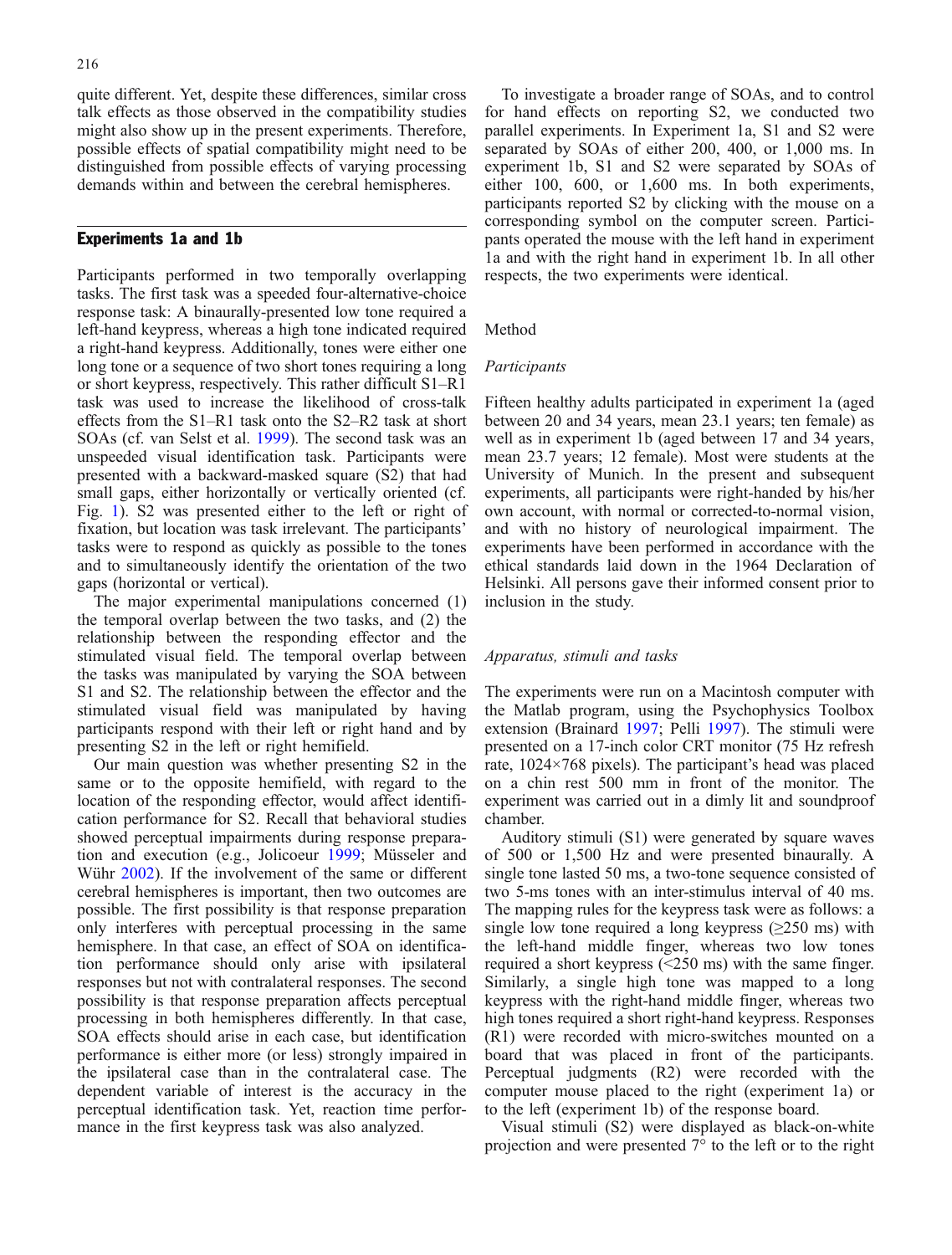of the screen center. S2 were squares of  $1.8^{\circ} \times 1.8^{\circ}$  visual angle that had small gaps of 0.9° either in the left and right edge, or in the upper and lower edge (Fig. [1\)](#page-1-0). The participants' task was to identify the orientation of the two gaps in the square (horizontal or. vertical). S2 was displayed for an individually adjusted presentation time (see Procedure) and replaced by a mask. The mask consisted of a square of  $3.6^{\circ} \times 3.6^{\circ}$ , in which each pixel was set white or black with equal probability.

# Design

The experiments rested on a  $2 \times 2 \times 3$  within-participants design. The first factor concerned the presentation of S2 in the left or right hemifield. The second factor concerned the relationship between the hand used to perform R1 and the stimulated hemifield: R1 was either ipsilateral or contralateral to the stimulated hemifield. The third factor concerned the temporal overlap between the two tasks (SOA). It had three levels in experiment 1a (200, 400, and 1,000 ms) and in experiment 1b (100, 600, and 1.600 ms). Each participant completed a total of 12 blocks of 48 trials. In a block, each combination of responding hand, visual hemifield, and SOA was repeated four times, in random order.

#### Procedure

All trials started with the presentation of a fixation cross. After 1 s, the tone(s) occurred for 50 ms, which signaled the required response R1. The instructions stressed the importance of responding quickly to the tone(s) and urged participants not to wait for S2 to appear before executing R1.

S2 followed S1 with a variable SOA (see above), and appeared either to the left or to the right of the fixation cross. A mask immediately replaced S2. Two seconds after S1, a judgment screen appeared in which the two possible S2 were shown one above the other. In the judgment screen, the two stimuli changed their relative positions randomly from trial to trial. Participants reported S2 identity by selecting a stimulus with the computer mouse. After lifting the hand from the microswitch, participants operated the mouse with the right hand in experiment 1a, and with the left hand in experiment 1b. An inter-trial interval of 1 s followed an error-free trial. An error feedback was given if R1 was incorrect, if reaction time for R1 exceeded 1,000 ms, and/or if participants reported S2 incorrectly.

To avoid ceiling or floor effects in the identification task, the presentation duration of S2 was adjusted every ten trials to achieve 75% performance accuracy across all SOA conditions. The presentation time was decreased by one screen-refresh when the error rate was equal or lower than 15%. It was increased by one refresh when the error rate was equal to or above 35%.

The experimental phase was preceded by a practice phase of half-an-hour, in which the S1–R1 mapping and the identification of S2 were practiced. The practice phase was also used to determine the initial presentation duration of S2 for the experimental phase. The experimental phase consisted of two sessions of 45 min each, which were performed on subsequent days.

#### Results

# Keypress task

Reaction times (RTs) for R1 were calculated for those trials in which none of the errors described above had occurred. The overall RTs were 438 ms (experiment 1a) and 456 ms (experiment 1b). In this task participants made an error in 5.97% of the trials in experiment 1a and in 10.82% of the trials in experiment 1b. For each experiment, separate  $2\times2\times3$  [(visual hemifield of S2, left/right) $\times$ (keypress R1, ipsilateral/contralateral with regard to the visual hemifield of  $S2$ <sup> $\times$ </sup> (SOA)] analyses of variance (ANOVA) for repeated measures were performed on RTs and on error rates.

Experiments 1a and 1b yielded similar patterns of RT results. Participants responded faster with an ipsilateral keypress R1 than with a contralateral keypress (434 vs 441 ms in experiment 1a,  $F_{(1,14)}=6.74$ ,  $p=0.021$ ; 451 vs 462 ms in experiment 1b,  $F_{(1,14)}$ =18.06,  $p$ =0.001). More interestingly, RTs indicated an interaction of keypress laterality and SOA (experiment 1a:  $F_{(2,28)} = 5.08$ ,  $p=0.013$ ; experiment 1b:  $F_{(2,28)}$ =11.18,  $p$ <0.001). At the short SOAs of 200 ms (experiment 1a) and 100 ms (experiment 1b) RTs were shorter in the ipsilateral conditions (428 and 446 ms) than in the contralateral conditions (442 and 471 ms). This cross-task laterality effect disappeared at the longer SOAs. This means that the ipsilateral presentation of S2 either improved the production of R1, or that the contralateral presentation of S2 impaired the production of R1. Yet, the factor hemifield had no effect on RTs.

Results of the error analyses were similar to those of RT analyses. Fewer errors occurred in the ipsilateral condition (5.4 and 9.8%) than in the contralateral condition (6.5 and 11.8%; experiment 1a:  $F_{(1,14)}=3.51$ ,  $p=0.082$ ; experiment 1b:  $F_{(1,14)}=8.95$ ,  $p=0.010$ ). However, the laterality×SOA interaction was only significant in experiment 1a  $(F_{(2,28)}=6.96, p=0.004)$ . Instead, experiment 1b showed a decrease of errors with an increase of the SOA  $(F_{(2,28)}=21.03, p<0.001)$ . Obviously, the keypress task was more difficult when the 100-ms SOA was included.

#### Identification task

The mean adjusted presentation duration for S2 across all participants was 40 ms (experiment 1a), and 36 ms (experiment 1b). For each experiment, the probabilities of correctly reported S2s were computed for each condition, and subjected to 2×2×3 repeated-measures ANOVA.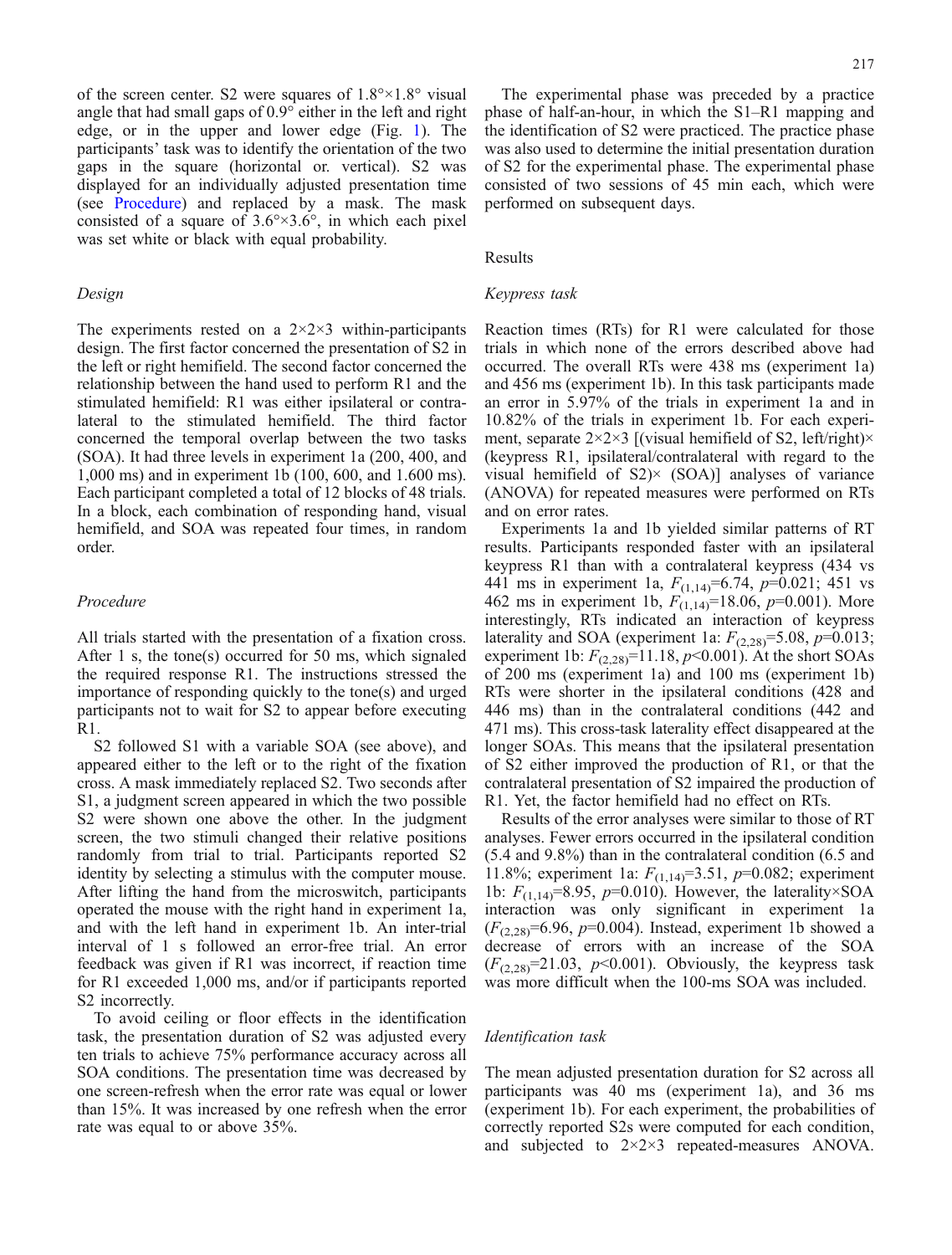These analyses revealed three consistent findings (cf. Fig. 2). First, identification performance decreased with decreasing SOA (experiment. 1a:  $F_{(2,28)}$ =13.73, p<0.001; experiment. 1b:  $F_{(2,28)}$ =15.27,  $p$ <0.001). Second, identification performance was better in the right than in the left visual hemifield (experiment 1a:  $F_{(1,14)} = 5.16$ ,  $p=0.039$ ; experiment 1b:  $F_{(1,14)} = 22.13$ ,  $p < 0.001$ ). Third, as can be seen from Fig. 2, in both experiments ipsilateral presentation of S2 revealed somewhat better identification performance than did contralateral presentation. However, this effect showed only a non-significant tendency when both experiments were analyzed together  $(F_{(1,28)}=3.13)$ ,  $p=0.088$ ).

#### Discussion

In experiments 1a and 1b, participants responded to tones (S1) by pressing a key with the left or right hand and discriminated visual stimuli (S2) that were presented in the left or right visual hemifield. Thus, the response was either ipsilateral or contralateral to the visual hemifield in which S2 occurred. By manipulating the SOA between S1 and S2, we varied the temporal overlap between the keypress task and the identification task. The two experiments differed with respect to the levels of SOA, and with respect to the hand that operated the mouse for reporting S2 identity. Because both experiments yielded similar findings, the hand used to report S2 does not seem to affect the results.

The keypress task revealed the expected results. At short SOAs (100 or 200 ms), RTs were affected by the relationship between the responding hand and the hemifield in which S2 appeared. In particular, RTs were shorter when S2 appeared in the same hemifield in which R1 was about to be performed, than when S2 appeared in the opposite hemifield. In other words, the spatial



Fig. 2 Mean probabilities of correctly identified S2 with an ipsilateral or contralateral keypress (R1) in experiments 1a and 1b. Solid lines and dashed lines depict S2 presentation in the left and right visual field, respectively; the x-axis depicts the stimulus onset asynchrony (SOA) between the presentation of S1 and S2; RT1 mean reaction time for R1

correspondence between S2 and R1 location yielded a cross-task effect of spatial compatibility (see also Müsseler et al. [2004\)](#page-8-0). Importantly, RTs were not affected by SOA, suggesting that participants did not withhold R1 until S2 had appeared.

Our main question of interest was whether performing a lateral response R1 with the left or right hand would affect identification of stimuli presented in the left of right visual hemifield differently. The results were quite clear with respect to that question. There was a strong interference effect, that is, the ability to identify S2 decreased with decreasing SOA (see also De Jong and Sweet [1994](#page-8-0); Jolicoeur [1999](#page-8-0); Müsseler and Wühr [2002](#page-8-0); Wühr and Müsseler [2002\)](#page-8-0). This interference effect appeared to be similarly strong with ipsilateral and contralateral responses. In terms of hemispheric processing, preparing and executing a motor response with the left or right hand seems to impair visual processing in both hemispheres to the same extent.

Independently from this interference effect, there was a slight improvement in identification performance for ipsilaterally presented stimuli. For example, performing an action with the left hand slightly improved perceptual discrimination in the left visual field. However, since this observation showed only a non-significant tendency, this improvement needs further empirical evidence from the subsequent experiment. In experiment 2, the keypress task was not a four-alternative, but two-alternative choice response task. This much simpler keypress task was introduced to reduce the mapping demands and to emphasize instead the effects of laterality in the S1–R1 task. In experiment 3 we examined whether the improvement in identification performance for ipsilaterally presented stimuli occurred with reference to the effector (i.e., hand) or with reference to response location. Another consistent finding of the present experiment was that stimuli presented in the right visual field were better identified than stimuli presented in the left visual field. Experiment 4 examined whether this finding could occur without the keypress task.

# Experiment 2

In experiment 1 the S1–R1 task was a four-alternativechoice response task. This rather difficult task was used to facilitate carryover effects from the S1–R1 task to the S2 identification task. However, the difficulty of the S1–R1 task in experiment 1 might have mainly affected the processes involved in mapping stimuli onto responses, rather than affecting the processes involved in generating a lateralized response. Therefore, it is possible that the difficulty of the S1–R1 task in experiment 1 rather decreased than increased the laterality effects on the identification of S2. To examine this possibility, a twoalternative-choice task was used as the S1–R1 task in the present experiment.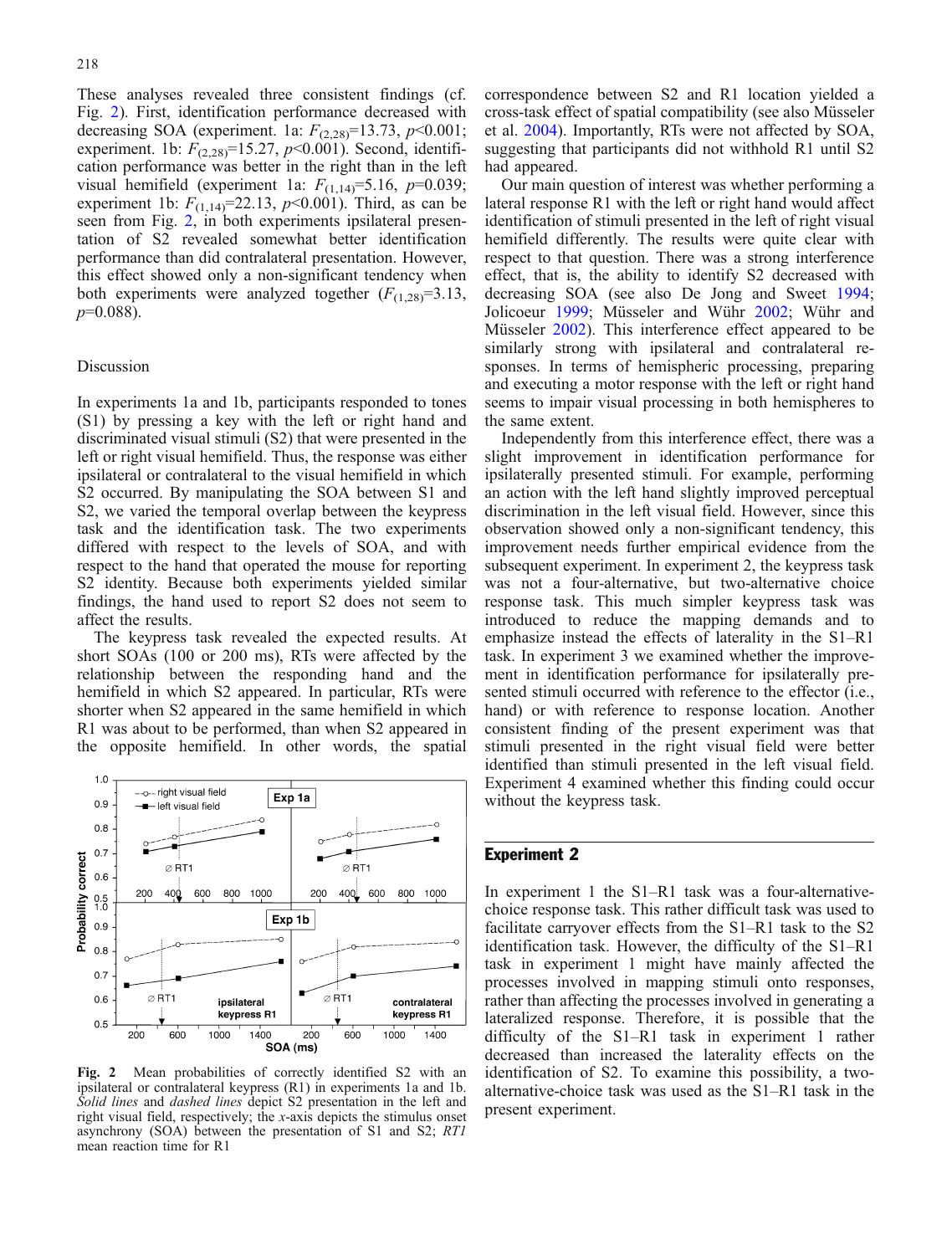Method

# Participants

Thirteen healthy adults (aged between 19 and 36 years, mean 23.7 years; seven female) participated in the experiment.

# Stimuli, design, and procedure

These were the same as in experiment 1a, with the following exceptions. Auditory stimuli (S1) were now single tones of 400 and 2,000 Hz mapped to left-hand and right-hand keypresses. Additionally, visual stimuli (S2) were now circles with a diameter of 2° and small vertically or horizontally oriented gaps of 1°. These minor changes in S2 were introduced to examine the generalization of the findings with different stimuli.

#### Results and discussion

#### Keypress task

The overall RT of R1 was 366 ms and thus about 81 ms faster than in the previous experiment. This difference between experiments probably originated from a less difficult S1–R1 task in the present experiment. Further, RTs were faster with the right hand (355 ms) than with the left hand (377 ms;  $F_{(1,12)}$ =17.46, p=0.001).

With regard to laterality, RTs were again shorter with ipsilaterally presented S2 than with contralaterally presented S2 (364 vs 369 ms;  $F_{(1,12)}=6.12$ ,  $p=0.029$ ]. A corresponding finding was observed in the errors (2.86% in the ipsilateral condition vs 4.09% in the contralateral;  $F_{(1,12)}=9.34$ ,  $p=0.01$ ). More interestingly, this laterality effect again interacted with the SOA. Only at the short 200-ms SOA, were ipsilateral responses faster (360 ms) and less error-prone (2.89%) than contralateral responses (374 ms, 5.85%). This interaction showed only a nonsignificant tendency in the ANOVA of RTs  $(F_{(2,24)}=2.65,$  $p=0.091$ ), but significant in the ANOVA of the errors  $(F_{(2,24)}=4.88, p=0.017)$ . Additionally, errors decreased with an increase of the SOA  $(F_{(2,24)}=7.00, p=0.004)$ .

# Identification task

The mean adjusted presentation duration for S2 was 38 ms across all participants. As in the previous experiment, identification performance decreased with decreasing SOA  $(F_{(2,24)}=4.06, p=0.030)$  and identification performance was better for stimuli in the right visual field than for those in the left visual field  $(F_{(1,12)}=20.22; p=0.001)$ . More importantly, discrimination performance for S2 was significantly better with an ipsilateral R1 than with a contralateral one  $(F_{(1,12)}=9.04, p=0.011; \text{ cf. Fig. 3}).$  Thus, this experiment clearly confirmed the tendency observed

in experiment 1 that performing an action with the left (right) hand improved perceptual discrimination in the left (right) visual field. This observation might reflect a case of action-based attention, i.e., an attentional bias favoring the processing of stimuli at locations at which a response is about to be performed. So far, this bias has been mainly observed in reaction-time studies (cf. Tipper et al. [1993](#page-8-0); Tomonaga [2002\)](#page-8-0). The present experiments established this effect with a visual discrimination task.

#### Experiment 3

The results of Experiment 1 and 2 suggested a laterality effect of response planning on visual identification. There was an improvement in identification performance for ipsilaterally presented stimuli. This observation might reflect an attentional tendency favoring the processing of stimuli at locations at which a response is about to be performed. The present experiment 3 further explored this effect.

The major aim of experiment 3 was to investigate the source of the perceptual improvement at the response side. Does this effect occur with respect to the responding hand or with respect to the response location? In the first case, left hand responses produce a gain in processing left-side stimulation, regardless of whether the left hand responds to the left or to the right side of the body. In the second case, left side responses produce a gain in processing leftside stimulation, regardless of whether the response is performed with the left or with the right hand. Experiment 3 tested this issue by having participants respond with crossed arms. In that case, the left hand operates the right key, and the right hand operates the left key.

Responding with uncrossed and crossed arms has been used to study the source of spatial compatibility effects (e.g., Simon et al. [1970](#page-8-0); Wallace [1971\)](#page-8-0). The result was that stimuli facilitate responses at the same relative location, regardless of whether the left or the right hand is used for responding. In other words, relative response location in the external world, and not the anatomical effector, determines the main direction of the spatial compatibility effects (however, for other differences in



Fig. 3 Mean probabilities of correctly identified S2 with an ipsilateral or contralateral keypress (R1) in experiment 2. In contrast to experiment 1a, the keypress task was not a four-alternative but two-alternative choice response task. Solid lines and dashed lines depict S2 presentation in the left and right visual field, respectively; the x-axis depicts the stimulus onset asynchrony (SOA) between the presentation of S1 and S2; RT1 mean reaction time for R1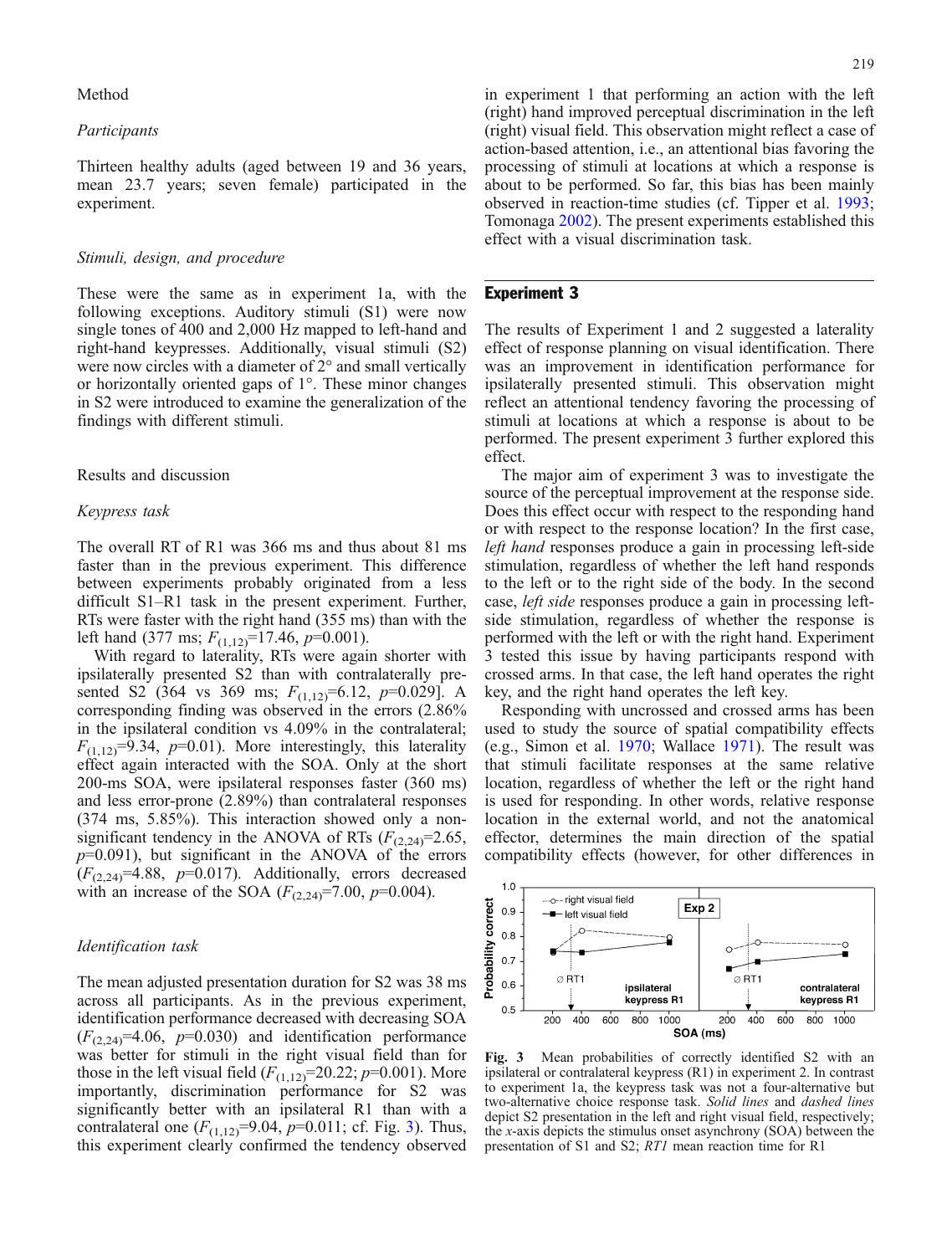220

hemispheric processing with crossed and uncrossed hands see, e.g., Wascher et al. [2001\)](#page-8-0).

The predictions for experiment 3 were the following. If the hand produces the effect, responses with the left hand should improve discrimination of stimuli appearing in the left hemifield, despite the fact that the left hand responds at the right side of the body. If response position produces the effect, responses with the left hand should improve discrimination of stimuli appearing in the right hemifield, because the left hand responds in the right hemifield, and vice versa.

#### Method

#### Participants

Fifteen healthy adults (aged between 18 and 31 years, mean 24.8 years; 13 female) participated in the experiment.

# Stimuli, design, and procedure

These were the same as in experiment 1a, with the following exceptions. Participants performed the keypress task with crossed arms (left arm above right arm). In order to report S2, the mouse was operated with the left hand.

Results and discussion

### Keypress task

Again, RTs were faster with the right hand (454 ms) than with the left hand (480 ms;  $F_{(1,14)}=7.18$ ,  $p=0.018$ ). Correspondingly, fewer errors were observed with the right hand (6.7%) than with the left hand (10.6%,  $F_{(1,14)}=6.80, p=0.021$ .

When relative response location is used as the reference, the RT results of experiment 3 were similar to those of experiments 1 and 2. First, RTs were shorter with ipsilaterally presented S2 than with contralaterally presented S2 (462 vs 472 ms;  $F_{(1,14)}=8.31, p=0.012$ ). Second, this laterality effect interacted with SOA  $(F_{(2,28)}=4.17)$ ,  $p=0.026$ ). At the short 200-ms SOA, ipsilateral responses (456 ms) were faster than contralateral responses (478 ms). This effect decreased with increasing SOA. The error analysis revealed no effects.

The pattern of RT results is similar to that observed in single task studies. When the hands were crossed, the effects of spatial stimulus-response compatibility occurred with reference to relative response location, and not with reference to anatomical effector (Simon et al. [1970](#page-8-0); Wallace [1971\)](#page-8-0).

#### Identification task

The mean adjusted presentation duration for S2 was 36 ms across all participants. The critical question was whether responding with crossed hands produced similar or different effects of response planning on visual-identification performance as responding with uncrossed hands (experiments 1 and 2). If relative response location is used as the reference for laterality effects, experiment 3 produced similar results as experiment 1 (Fig. 4). First, identification performance decreased with decreasing SOA  $(F_{(2,28)}=5.79, p=0.008)$ . Second, identification performance was better for stimuli in the right visual field than for stimuli in the left visual field  $(F_{(1,14)}=26.82; p<0.001)$ . Third, discrimination performance for S2 was again better with ipsilaterally presented stimuli than with contralaterally presented stimuli, although this difference was not significant  $(F_{(1,14)}=1.14, p=0.305)$ .

Nevertheless, the present experiment revealed no evidence for stronger interactions between response planning and visual encoding within hemispheres than between hemispheres. Again, the AIB effect for stimuli presented in the ipsilateral and in the contralateral hemisphere, respectively, was quite similar.

# Experiment 4

The previous experiments showed superior identification performance in the right visual field than in the left. It is unclear whether this superiority of the right visual field depends upon having participants perform in a dual-task situation. Experiment 4 examined whether this perceptual effect does also occur in a single-task situation.

Method

#### Participants

Again, fifteen healthy individuals (aged between 17 and 31 years, mean 21.6 years; 12 female) participated in the experiment.



Fig. 4 Mean probabilities of correctly identified S2 with an ipsilateral or contralateral keypress (R1) in experiment 3. In contrast to experiment 1a, participants performed the keypress task with crossed hands. Solid lines and dashed lines depict S2 presentation in the left and right visual field, respectively; the x-axis depicts the stimulus onset asynchrony (SOA) between the presentation of S1 and S2; RT1 mean reaction time for R1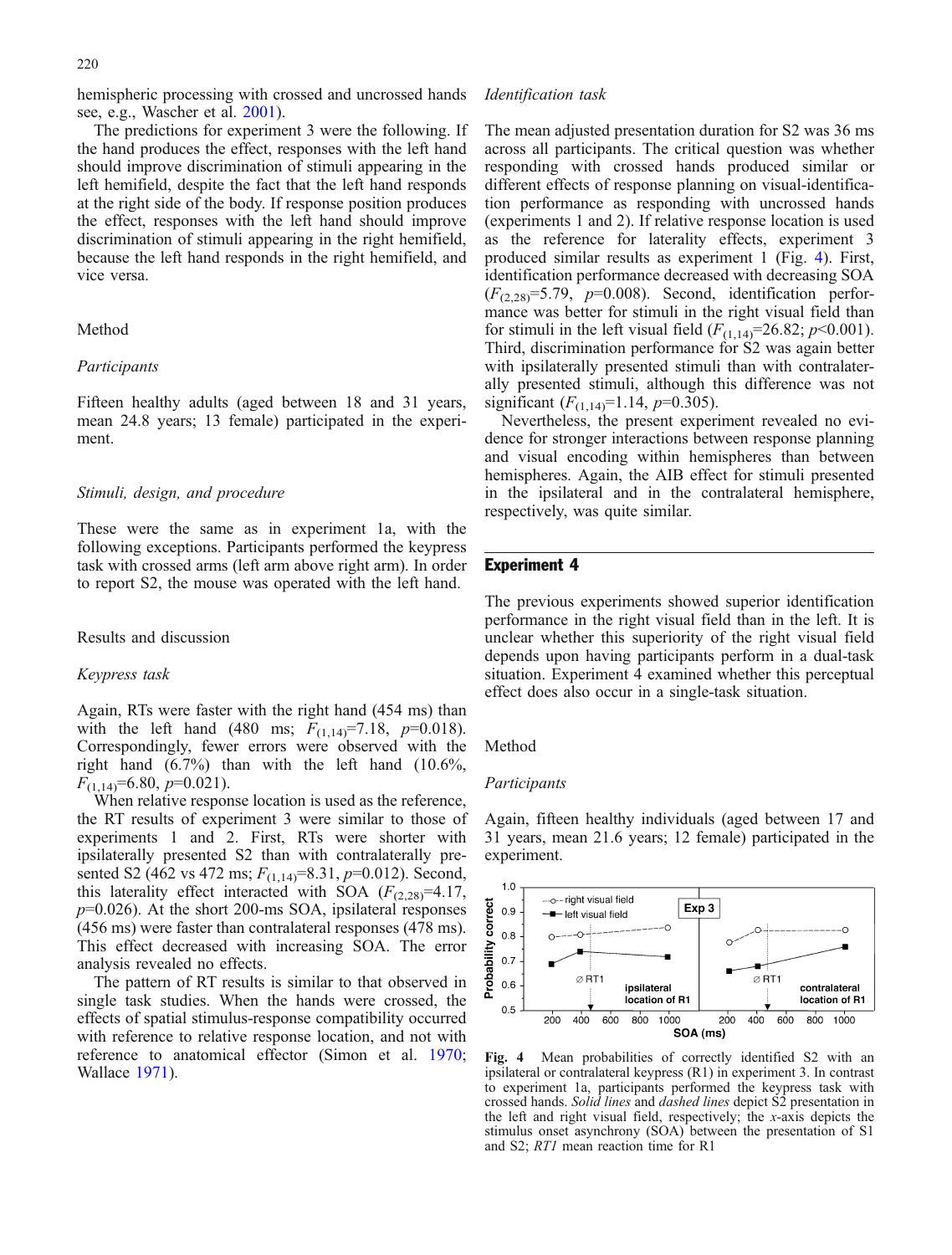## Stimuli, design, and procedure

These were the same as in experiment 1a, except for the following changes. Auditory stimuli S1 were presented, but participants did not have to respond to them. The only task was to identify S2. Participants indicated S2 identity by selecting the corresponding symbol with a right-hand mouse click. Each observer was confronted with 288 trials in one session.

#### Results and discussion

The mean adjusted presentation duration for S2 across all participants was 27 ms. The probabilities of correctly reported S2 entered in a  $2\times3$  [(left/right visual field) $\times$ (SOA)] ANOVA. Results again showed that identification performance was better for stimuli presented in the right visual field than for stimuli presented in the left visual field (cf. Fig. 5;  $F_{(1,14)} = 6.69$ ,  $p=0.022$ ). There was no SOA effect and no interaction (both  $F$ -values <1). Thus, we can conclude that the main effect of visual field can occur both in single-task and in dual-task situations.

# General discussion

Previous dual-task studies have shown that the preparation and execution of manual responses impairs concurrent encoding of visual information (e.g., Jolicoeur [1999](#page-8-0); Müsseler and Wühr [2002;](#page-8-0) Wühr and Müsseler [2002\)](#page-8-0). An observation of Danielmeier and co-workers let us think about the possibility that the impact of response preparation on concurrent visual encoding might be stronger within a hemisphere than between the hemispheres (Danielmeier et al. [2004](#page-8-0)). In other words, visual encoding could be more impaired with an ipsilateral response than with a contralateral one. However, possible effects of varying processing demands within and between the hemispheres might need to be distinguished from possible effects of spatial S–R compatibility. Therefore, another possibility was that action–perception interference is a matter of S–R compatibility, regardless of which hand is



Fig. 5 Mean probabilities of correctly identified S2 in experiment 4. In this experiments, observers did not respond to S1. Solid lines and dashed lines depict S2 presentation in the left and right visual field, respectively; the x-axis depicts the stimulus onset asynchrony (SOA) between the presentation of S1 and S2

used for responding. Here the question is whether interference effects occur with respect to the responding hand or with respect to the response location.

In the present experiments (except for experiment 4), participants simultaneously performed a keypress task and a visual identification task. In the keypress task, participants responded to tones (S1) by keypresses with the left or right hand. In the visual identification task, participants reported the orientation of gaps in a square (S2). By varying the SOA between S1 and S2, we manipulated the temporal overlap between the two tasks. Moreover, by presenting S2 in the left or right visual field, we manipulated the structural overlap between the two tasks. When participants respond with the left/right hand and S2 appears in the left/right visual field, the same hemisphere controls R1 and processes S2 (ipsilateral condition). In contrast, when participants respond with the left/right hand and S2 appears in the right/left hemifield, different hemispheres control R1 and process S2 (contralateral condition). The main question of the present study was whether visual discrimination performance in the ipsilateral and the contralateral conditions would be similar or different. The present experiments revealed four main findings.

The first finding was the expected interference between response preparation/execution and visual encoding (experiments 1–3). The probability of correctly reporting S2 decreased with decreasing SOA. This finding replicates the results of earlier studies, in which different visual tasks were used (e.g., Jolicoeur [1999](#page-8-0); Müsseler and Wühr [2002](#page-8-0); Wühr and Müsseler [2002\)](#page-8-0). Importantly, this actionperception interference effect was similarly large in ipsilateral and contralateral conditions. Hence, there was no evidence for a laterality of action–perception interference. Moreover, there was also no evidence for stronger action–perception interference within a hemisphere than for interference between hemispheres.

As a second result, besides replicating interference effects, was that experiments 1 and 2 revealed evidence for a beneficial effect of response preparation/execution on visual processing. In experiments 1 and 2 the identification performance was better for ipsilaterally presented stimuli than for contralaterally presented ones. Experiment 3 revealed a qualitatively similar—yet not significant result, although participants responded with crossed arms. Together, these results suggests that visual identification is enhanced at the relative position of the response (independent of the effector). This finding might reflect a case of action-centered attention (cf. Tipper et al. [1993](#page-8-0); Tomonaga [2002\)](#page-8-0).

As a third result, all four experiments in the present study consistently showed an advantage for visual identification of stimuli in the right visual field (i.e., processing in the left cortical hemisphere), when compared with performance for the left visual field. This right-field advantage appeared both with the dual-task conditions of experiments 1–3, and with the single-task conditions of experiment 4. Such asymmetries are often attributed to hemispheric specialization. For example, the left hemi